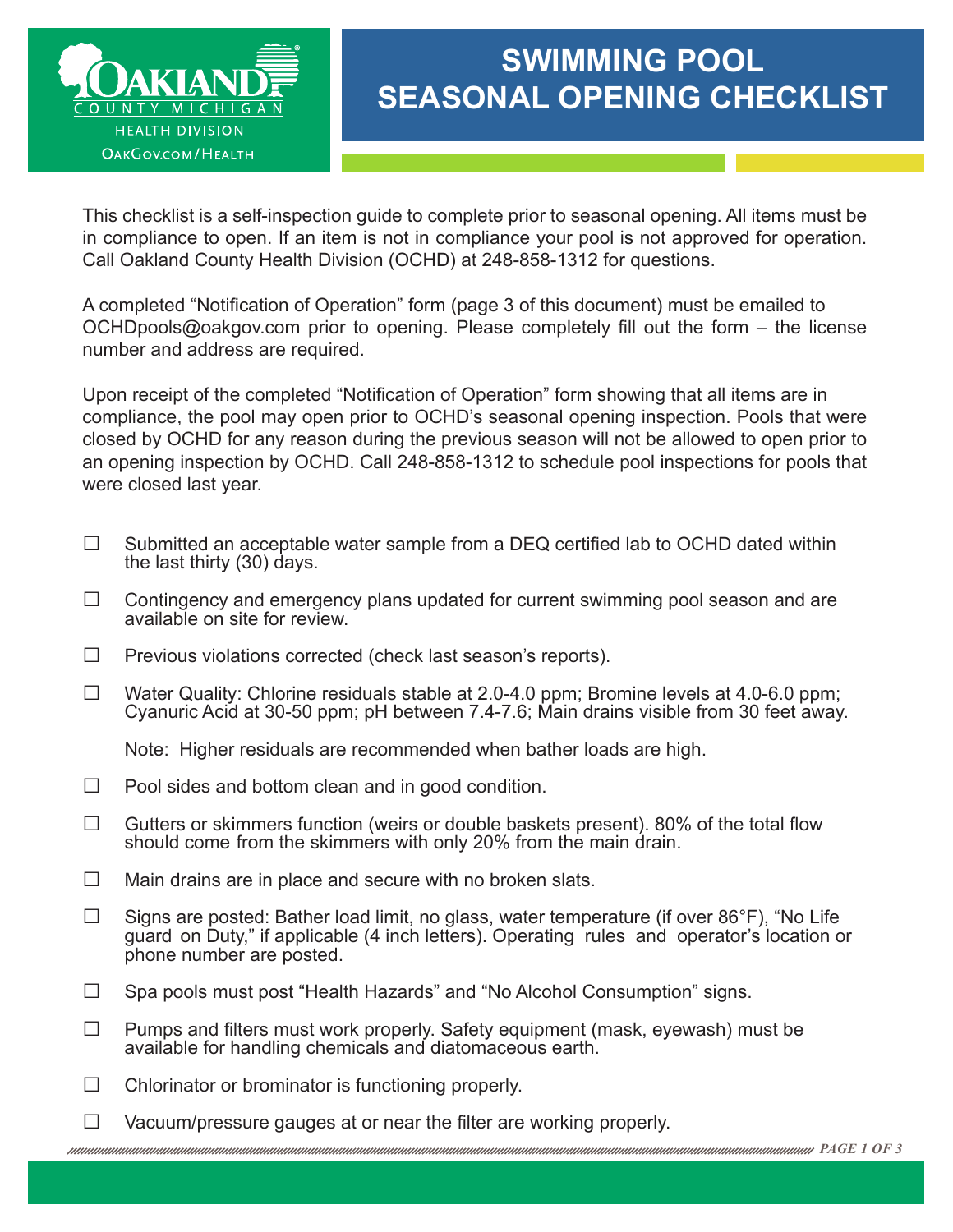- $\Box$  Extra strainer basket, extra cartridge filter (if applicable) and extra skimmer baskets available.
- $\Box$  Flow meter functioning properly and flow rate adequate for turnover rate.
- $\Box$  DPD test kit complete and fresh chemicals supplied. When stabilized chlorine is used, cyanuric acid test kits must be available and used weekly.
- □ Fencing is four feet high with self-closing, self-latching, lockable gate in good repair.<br>No footholds or holes (less than 4 inch openings) are evident.
- $\Box$  No access to pool except through a bathhouse or past a footspray/shower.
- $\Box$  If lifeguards are required, current Lifeguarding and CPR credentials are available for review. Adequate number of Lifeguards available per pool capacity.
- $\Box$  Pool deck surfaces are clean. No trip hazards exist and deck is sloped to drain. The space between deck and coping is properly sealed.
- $\Box$  Foot spray, shower, hose bibs and drinking fountains are working and in good repair.
- $\Box$  Vacuum breakers are provided at hose connections. The backwash line has an air gap as required.
- $\Box$  Depth markers and "No Diving" signs are in 4 inch contrasting colored letters with FT or INCH unit marks on all depth markings.
- $\Box$  Side wall water inlets are operational and positioned downward.
- $\Box$  Lifeline is in place where water is 5 feet deep and/or water has a rapid change in slope. Bottom of pool must also be marked with a line that extends up the sides of pool. Steps and underwater ledges/<br>and underwater ledges/ seats must be marked at the edge of each step. Walkway seats must be marked at the edge of each step. Walkway adjacent to underwater seating is marked to identify seat location.
- $\Box$  Ladders and railings are secure and slip resistant.
- $\Box$  Safety equipment is kept inside pool enclosure and all pieces are in good condition. Emergency telephone is in pool enclosure and available during pool operating hours. Name, address and dialing directions are available at telephone. Telephone's proper operation has been verified.
- $\Box$  Vacuum hose is available and in good repair.
- $\Box$  Bathhouse and equipment are in good repair. Plumbing is operational; floors and walls are smooth and easily cleanable; soap and hand drying devices are available; hot water (90ºF-110ºF) is provided.
- $\square$  Chemical storage is adequate, safe and meets the MSDS storage requirements of each chemical used.
- $\Box$  Blank operation reports are on site. Note: After opening, complete operation reports three times daily.